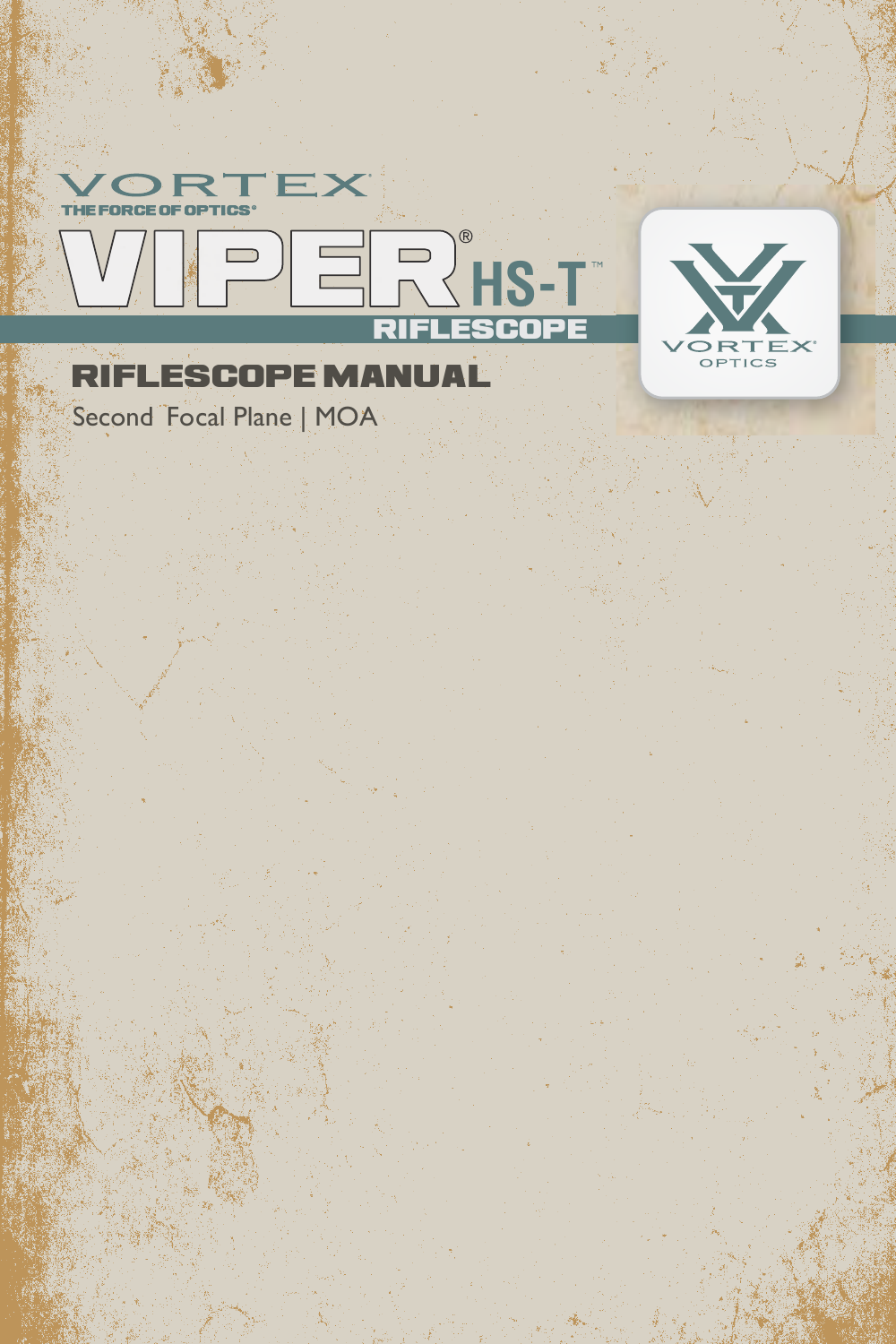

# **The Vortex®Viper®HS-Ttm Riflescope**

Specifically designed for the tactical, law enforcement and committed precision shooting communities, the Vortex® Viper® HS-T<sup>M</sup> riflescope offers the highest levels of performance and reliability. With features such as matched turret/reticle subtensions, CRS zero stop mechanisms and precision ranging reticles, the Viper HS-T is ready for any situation.



Dual Use: Shooting Tactical / Hunting US Patent 7,937,879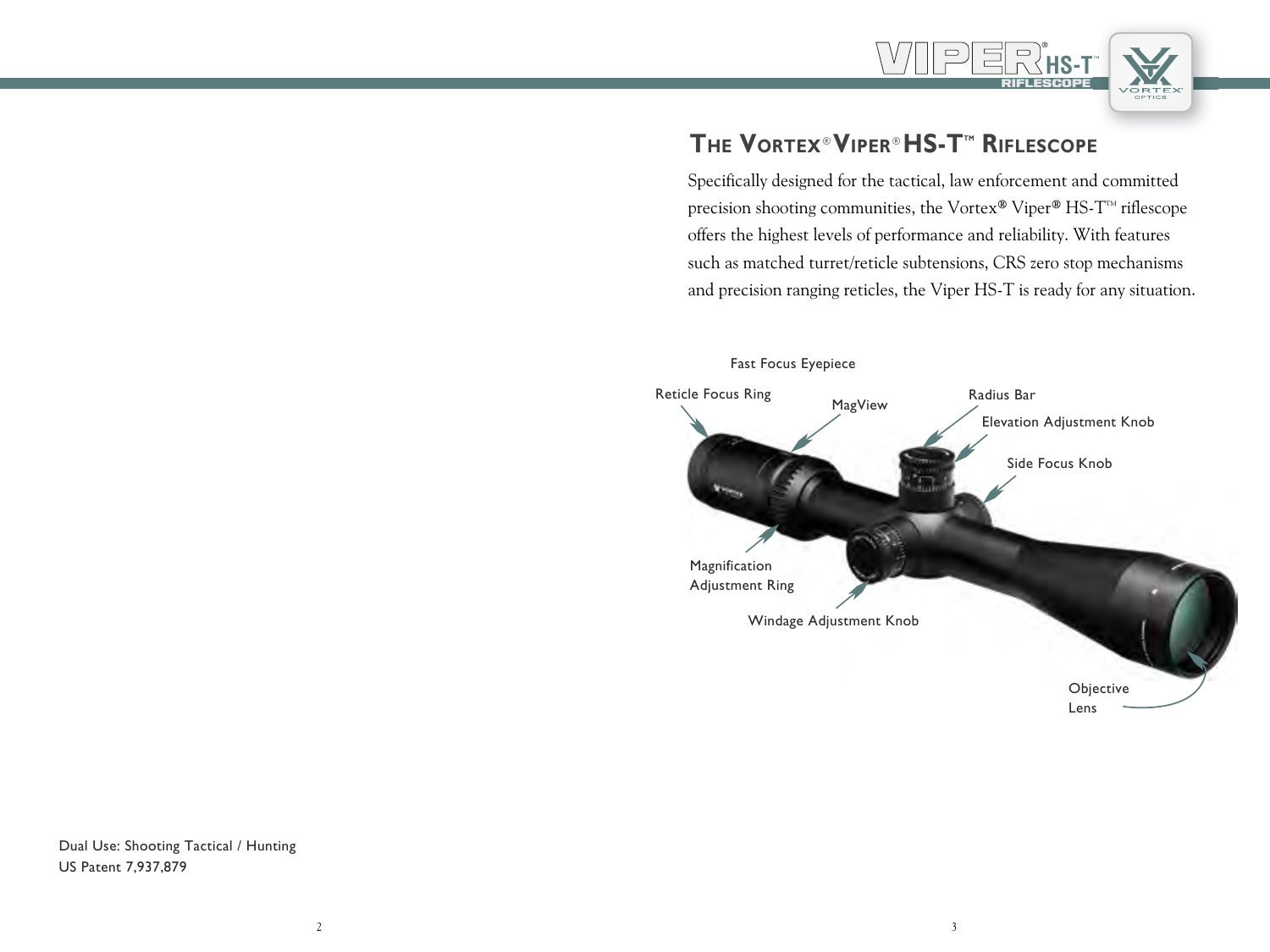# **Reticle Options**

#### **The Focal Plane**

All riflescope reticles can be termed either first focal plane (FFP) or second focal plane (SFP), depending upon their internal location within the riflescope. This model features the second focal plane design.

#### **Second Focal Plane Reticles**

Second focal plane (SFP) reticles are located near the scope's eyepiece behind the image erecting and magnifying lenses. This style of reticle does not visually change in size when you change the magnification. The advantage of an SFP reticle is that it always maintains the same ideally-sized appearance when shooting with this SFP scope. Be aware that the listed reticle subtensions used for estimating range, holdover, and wind drift correction are only accurate at the highest magnification.

#### **Warning**

Looking directly at the sun through a riflescope, or any optical instrument, can cause severe and permanent damage to your eyesight.

# **Riflescope Adjustments**

## **Reticle Focus**

The Viper HS-T riflescope uses a *fast focus* eyepiece designed to quickly and easily adjust the focus on the riflescope's reticle.

To adjust the reticle focus:

1. Look through the riflescope at a blank white wall or up at the sky.

2. Turn the eyepiece focus knob in or out until the reticle image is as crisp as possible.



**HS-T** RIFLESCOPE

*Note:* Try to make this particular adjustment quickly, as the eye will try to compensate for an out-of-focus reticle.

Once this adjustment is complete, it will not be necessary to re-focus every time you use the riflescope. However, because your eyesight may change over time, you should re-check this adjustment periodically.

#### **Variable Power Adjustments**

To change the magnification, turn the magnification ring to the desired level. The Vortex fiber optic magnification indicator will provide a low light reference for magnification level.

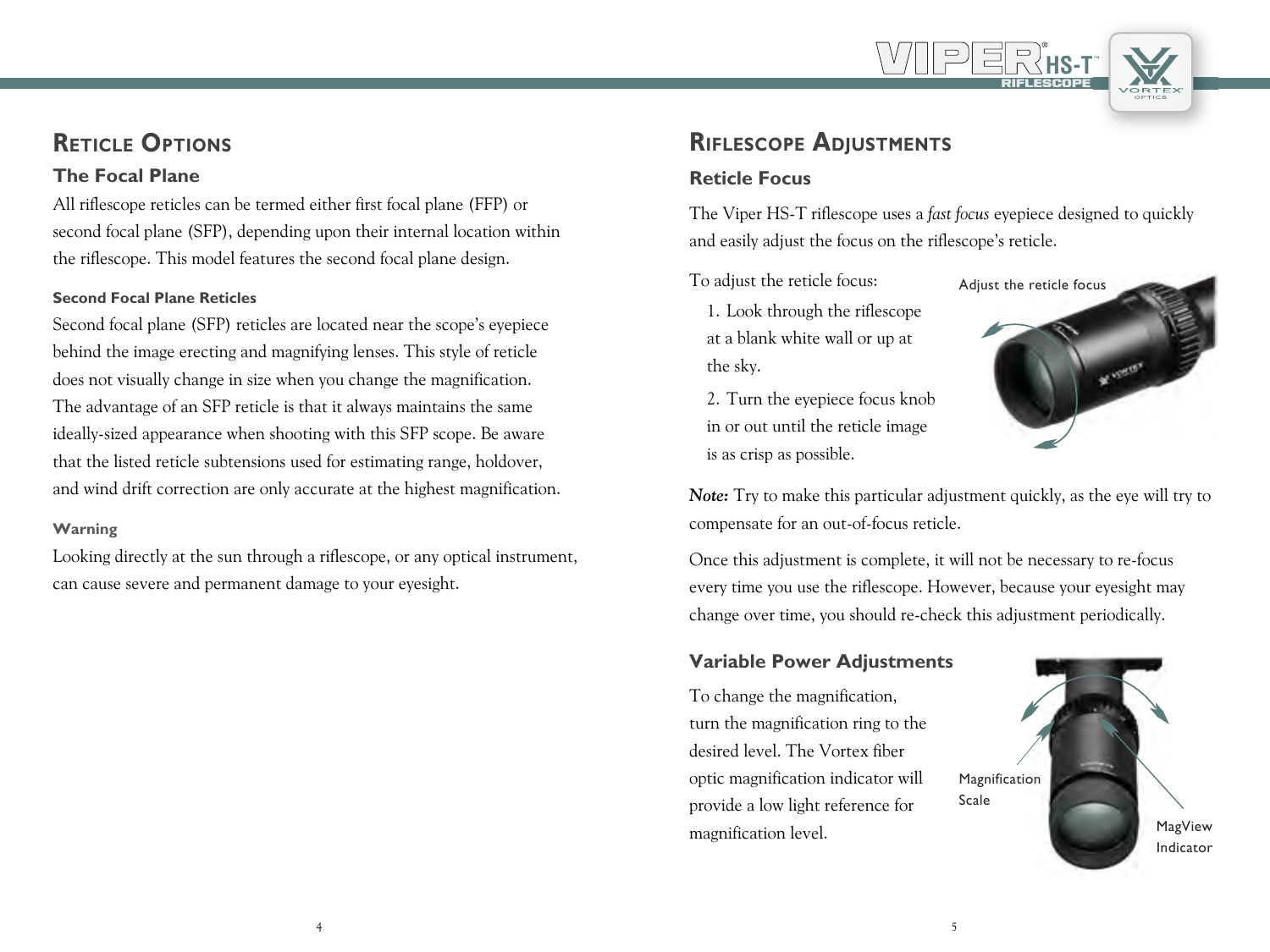## **Windage and Elevation Adjustments**

The Viper HS-T riflescope incorporates precision finger adjustable elevation and windage dials with audible clicks.

To make adjustments:

1. Turn the adjustment knob in the appropriate direction: Up/Down or Left/Right as indicated by the arrows.

2. Following the directional arrows, turn the knobs in the direction you wish the bullet's point-of-impact to go to.

# Elevation Knob

Windage Knob

#### **MOA Adjustments**

This Viper HS-T riflescope uses finger-adjustable elevation and windage turrets with scales measured in minutes of angle (MOA). MOAs are unit of arc measurements which equal 1.05 inch for each 100 yards. Examples: 2.1 inches @ 200 yards, 3.15 inches @ 300 yards, etc.

Each click of the turret moves the point-of-impact .25 MOA for each 100 yards. For example, .25 MOA equals .26 inches at 100 yards, .52 inches at 200 yards, .78 inches at 300 yards, and so on.

## **Image Focus and Parallax Correction**

The Viper HS-T riflescope features a side focus knob which should be used

to fine-tune the image focus. When the image is sharply focused, parallax error will also be eliminated.

#### **Using the Side Focus**

1. Be sure the reticle is correctly focused (see *Reticle Focus* section on page 5).



**HS-T** RIFLESCOPE

Turn Side Focus Knob

2. Turn the side focus knob until the target image is as sharp as possible.

The yardage numbers referenced on knob should closely match the actual yardage to the target.

3. Check for parallax error by moving your head back and forth while looking through the scope. The focus is correct if there is no apparent shift of the reticle on the target. If you notice any shift, adjust the focus knob slightly until all shift is eliminated.

*Parallax* is a phenomenon that results when the target image does not quite fall on the same optical plane as the reticle within the scope. This can cause an apparent movement of the reticle in relation to the target if the shooter's eye is off-centered. Correctly focusing the target image will allow it to fall on the same optical plane as the reticle within the riflescope.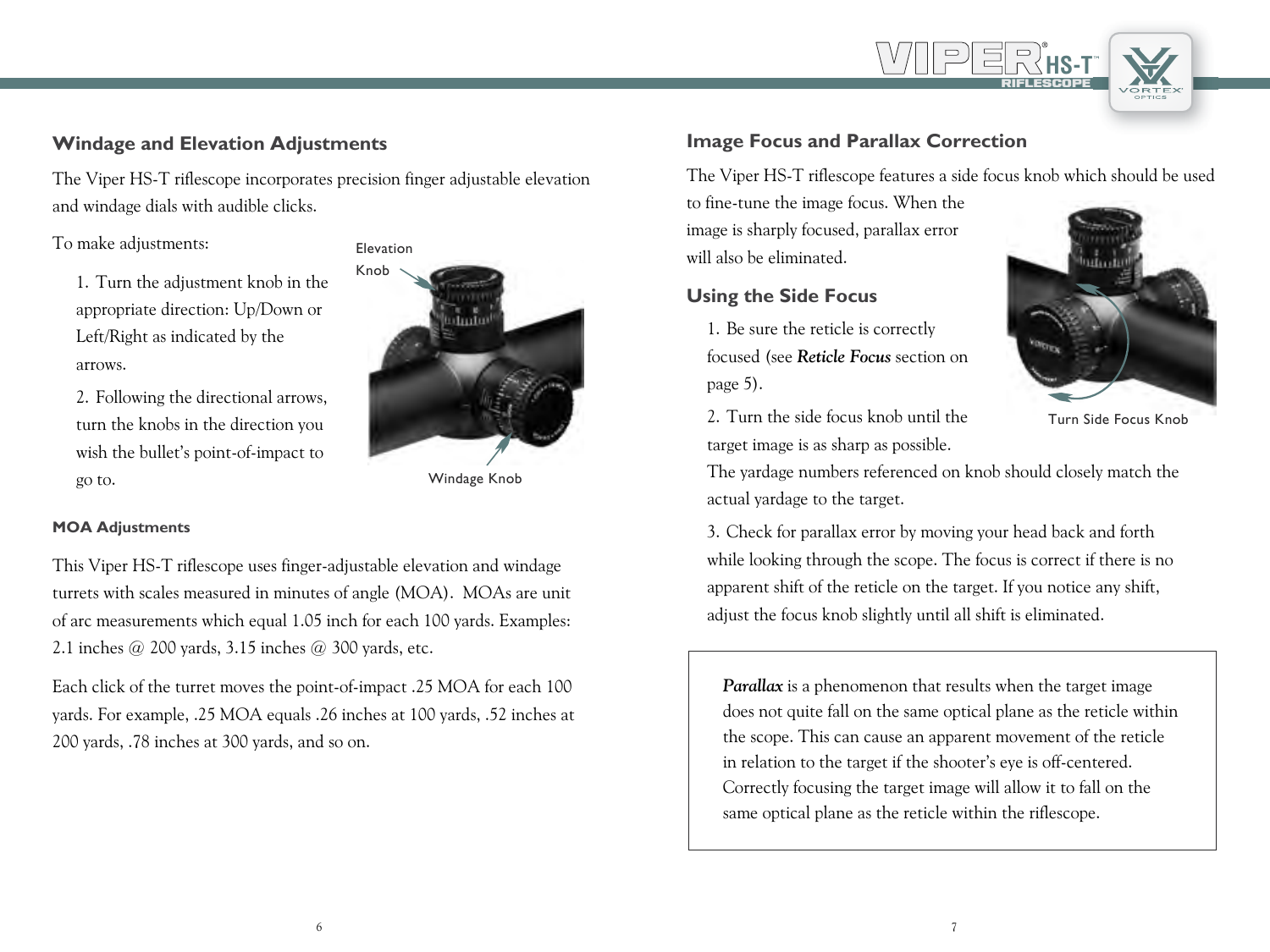#### **Turret Rotation**

The Viper HS-T riflescope incorporates Vortex's patented *Radius Bar* to visually assist in keeping track of turret rotations. The Radius Bar

provides a quick visual reference that allows the shooter to confirm:

- Knob orientation is correct and has not shifted as a result of accidental contact.
- Knob orientation is at the zero point when using the CRS feature.
- By watching the position



Zero Reference Lines

of the bar while making elevation adjustments, the shooter is able to quickly track full, half and quarter rotations.

To get these benefits from the Radius Bar, the "0" mark on the turret must be indexed with the zero reference line on turret post (see *Setting the CRS Stop and Indexing Elevation Knob* section on page 14).

## **Customizable Rotational Stop (CRS)**

Viper HS-T riflescope elevation turrets incorporate the unique *CRS* rotation stop feature. After the rifle is sighted in, the design of the CRS allows a shooter to quickly and easily return to an original zero point when using the elevation turret to dial-in temporary bullet drop corrections.

**HS-T** RIFLESCOPE

The CRS feature is particularly useful when dialing large multirevolution elevation corrections. Without this feature, the shooter must pay very careful attention when dialing these large corrections. If the shooter loses track of the number of revolutions, the original zero point may become lost when returning the adjustment. The CRS allows the elevation dial to be quickly spun back to original zero without having to carefully count revolutions or clicks.

Once the CRS shims are installed after sight-in, the elevation dial will stop turning shortly past the original zero point when being returned (turning clockwise direction) from a temporary elevation adjustment. The shooter can then turn the elevation knob a partial turn in a counter-clockwise direction until the zero reference and radius bar are correctly aligned—achieving the original zero point.

See CRS shim installation in the Bore Sighting and Final Range Sight-in sections.

CRS Shims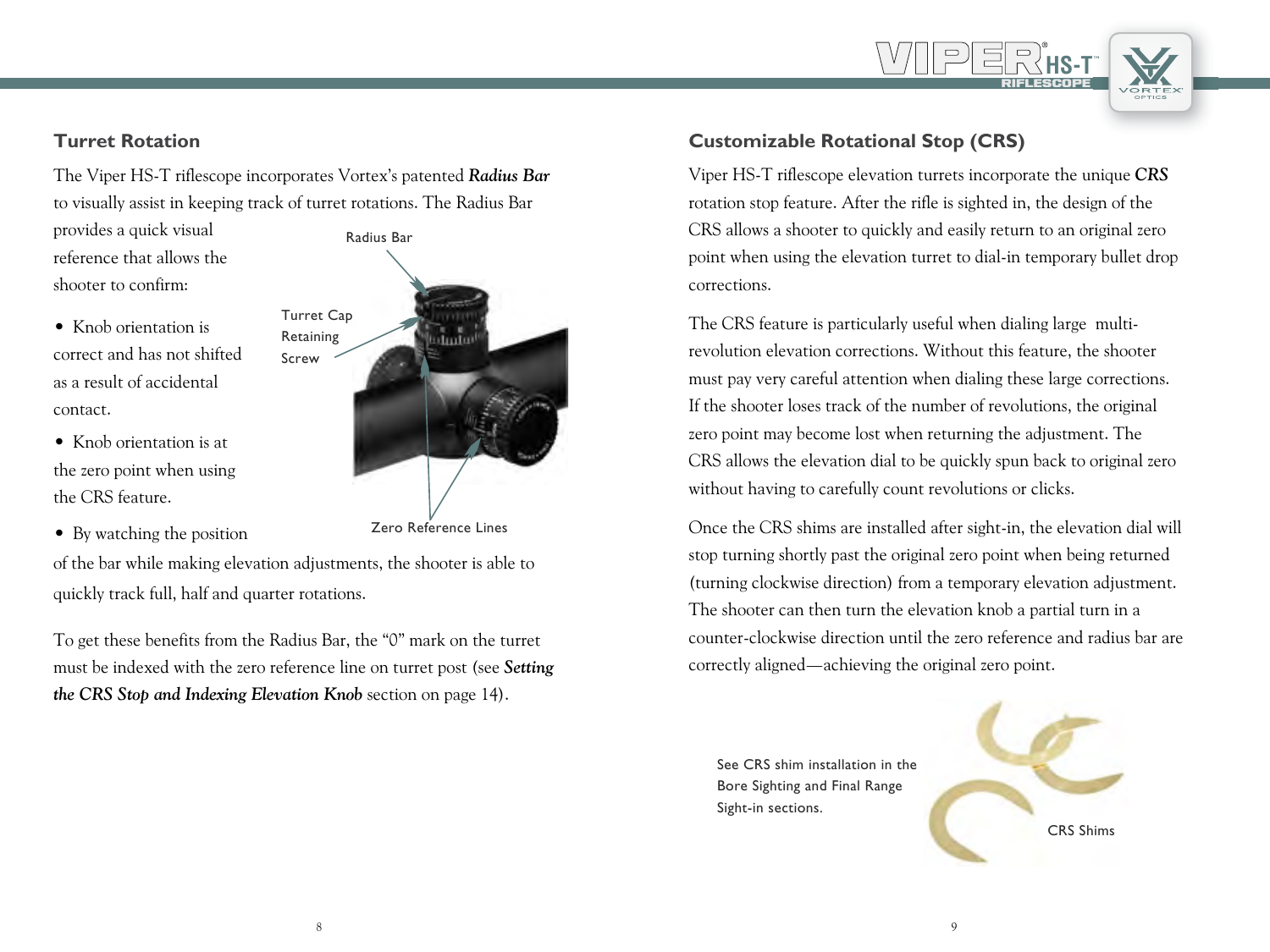# **Riflescope Mounting**

To get the best performance from your Viper HS-T riflescope, proper

mounting is essential. Although not difficult, the correct steps must

be followed. If you are unsure of your abilities, it would be best to use the services of a qualified



## **Rings and Bases**

gunsmith.

Mount an appropriate base and matching rings to your rifle according to the manufacturer's instructions. The Viper HS-T riflescope requires 30 mm rings.

Use the lowest ring height that will provide complete clearance of scope and rifle—avoiding any contact with barrel, receiver, bolt handle or any other part of the rifle. A low mounting height will help assure proper cheek weld, aid in establishing a solid shooting position, and promote fast target acquisition.

## **Eye Relief and Reticle Alignment**

After installing the bottom ring halves on the mounting base, place the riflescope on the bottom ring halves and loosely install the upper ring halves. Before tightening the scope ring screws, adjust for maximum eye relief to avoid injury from recoil:

**HS-T** RIFLESCOPE

- 1. Set the riflescope to the middle of its magnification range.
- 2. Slide the riflescope as far forward as possible in the rings.

3. While viewing through the riflescope in a normal shooting position, slowly slide the riflescope back towards the shooter's face—paying attention to the field of view. *Just as the full view is visible, stop.*

4. Without disturbing the front-back placement, rotate the riflescope until the vertical crosshair exactly matches the vertical axis of the rifle. Use of a reticle leveling tool, a weight hung on a rope, flat feeler gauges, or bubble levels will help with this procedure.

5. After aligning the reticle, tighten and torque the ring screws down per the manufacturer's instructions.



Using bubble levels to square the riflescope to the base.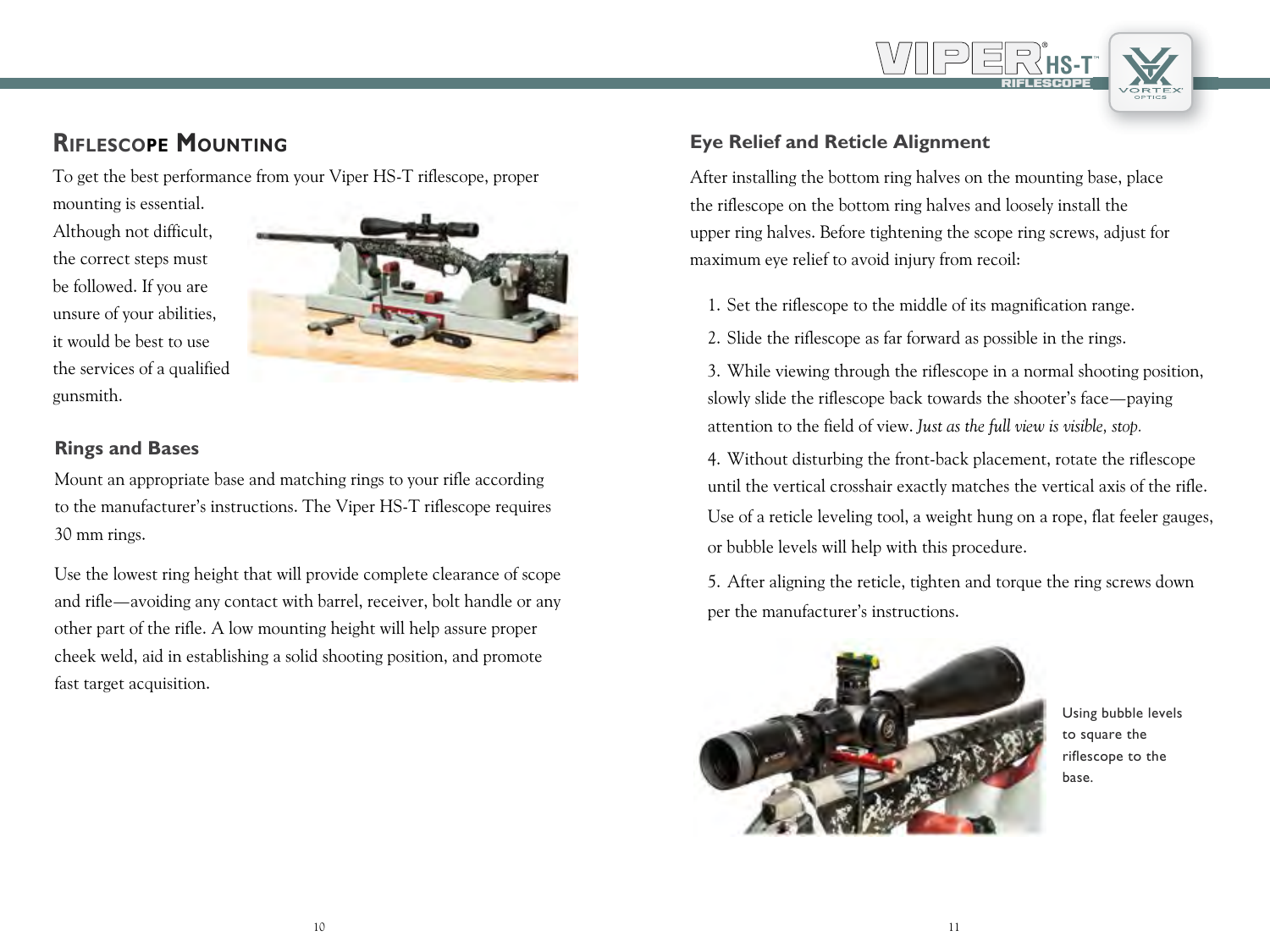## **Bore Sighting**

Initial bore sighting of the riflescope will save time and money at the range. This can be done by using a mechanical or laser bore sighter according to the manufacturer's instructions or by removing the bolt and sighting through the barrel on some rifles.

#### **To visually bore sight a rifle:**

1. Place the rifle solidly on a rest and remove the bolt.

2. Sight through the bore at a target approximately 100 yards away.

3. Move the rifle and rest until the target is visually centered inside the barrel.

4. With the target centered in the bore, make windage and elevation adjustments until the reticle crosshair is also centered over the target.



Visually bore-sighting a rifle.

## **Final Range Sight-In and CRS Stop Set**

After the riflescope has been bore-sighted, final sight-in and CRS stop set should be done at the range using the exact ammunition expected to be used while shooting. Sight in and zero the riflescope at the preferred distance. 100 yards is the most common zero distance, although a 200 yard zero may be preferred for long range applications.

**HS-T** RIFLESCOPE

Be sure the reticle is in focus (see *Reticle Focus* section on page 5) and adjust the side focus knob if present until the target image is sharp and without parallax error (see **U***sing the Side Focus* section on page 7).

1. Following all safe shooting practices, fire a three-shot group as precisely as possible.

2. Next, adjust the reticle to match the approximate center of the shot group (see *Windage and Elevation Adjustment* section on page 6).

*Note:* If the rifle is very solidly mounted and cannot be moved, simply look through the scope and adjust the reticle until it is centered on the fired group.

3. Carefully fire another three-shot group and see if the bullet group is centered on the bullseye.

This procedure can be repeated as many times as necessary to achieve a perfect zero.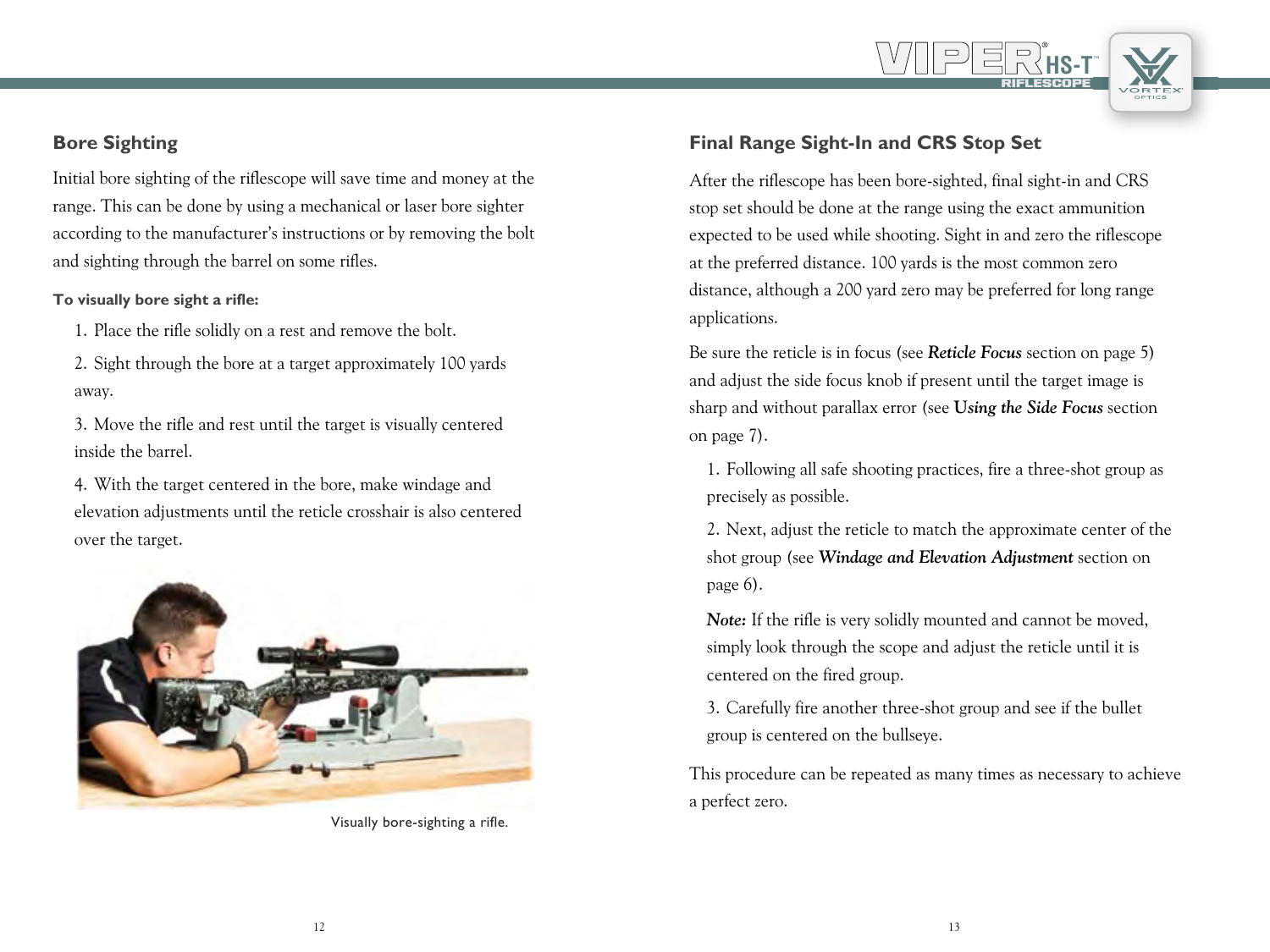#### **Setting the CRS Stop and Indexing Elevation Knob**

After obtaining a satisfactory zero, the CRS stop can be set if desired:

1. Loosen the three turret cap retaining screws on the elevation turret. Gently pull the turret cap straight up and off of the turret post, being careful not to rotate the turret post.

2. Slide the CRS shims on the center section of the turret post below the V-grooved part.

Place CRS shims







Alternate shim installation direction with each shim.

Use as many shims as necessary to completely fill up the space. Do not try to force in a last shim once the clearance is very close—a tiny remaining gap is normal.



3. After filling the center gap on the post with shims, replace the elevation cap.

4. Align the turret cap so the "0" mark on the cap matches up with the "0" reference line on the turret post. Again,

be sure not to rotate the actual turret mechanism in the process.

5. Re-tighten the retaining screws, but do not overtighten. Use of thumb and forefinger on the short end of the hex wrench will provide sufficient force.

#### **Indexing the Windage Knob**



**HS-T** RIFLESCOPE

Align the elevation turret cap.

1. Loosen the three retaining screws on windage turret cap.

2. Carefully rotate the cap until the "0" mark on the cap matches up with the "0" reference line on the turret post. Be sure that the cap is freely turning and that you don't rotate the actual turret mechanism.

3. Re-tighten the windage knob retaining screws, but do not overtighten. Use of thumb and forefinger on the short end of the hex wrench will provide sufficient force.

Once the windage and elevation knobs are correctly indexed to the zero mark, temporary corrections can be safely dialed into the scope without worry of losing the original zero.



Align the windage turret cap.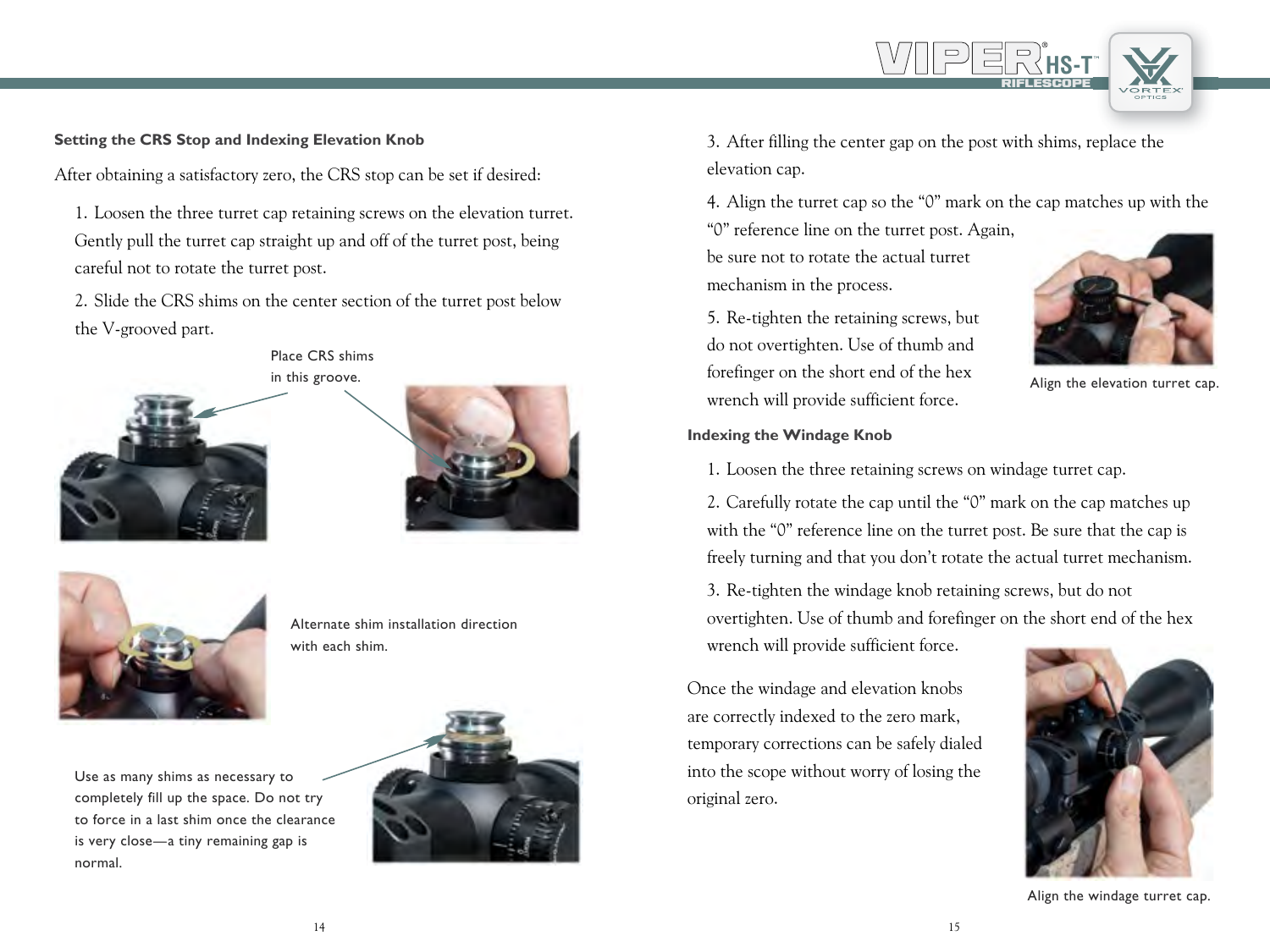#### **Using the CRS Zero Stop**

Once the CRS shims are installed, the elevation dial will stop turning shortly past the original zero point when being returned (turning clockwise direction) from a temporary elevation adjustment.

Turn the elevation knob a partial turn in a counter-clockwise direction

until the Radius Bar is correctly aligned with scope axis and zero marks match. This setting will match the original zero point.

*Note:* If re-zeroing at a future time, be sure to remove all CRS shims before sight-in.



Point at which the knob stops turning.



Correct alignment for zero point.

## **Maintenance Cleaning**

The fully waterproof and fogproof Viper HS-T riflescope requires very little routine maintenance other than periodically cleaning the exterior lenses. The exterior of the scope may be cleaned by wiping with a soft, dry cloth.

**HS-T** RIFLESCOPE

When cleaning the lenses, be sure to use products, such as the Vortex Fog Free cleaning products or LensPen, that are specifically designed for use on coated optical lenses.

• Be sure to blow away any dust or grit on the lenses prior to wiping the surfaces.

• Using your breath, or a very small amount of water or pure alcohol, can help remove stubborn things like dried water spots.

#### **Lubrication**

All components of the Viper HS-T riflescope are permanently lubricated, so no additional lubricant should be applied.

*Note:* Other than removing the turret caps, do not attempt to disassemble any components of the riflescope. Disassembling of the riflescope may void the warranty.

#### **Storage**

If possible, avoid exposing your Vortex riflescope to direct sunlight or any very hot location for long periods of time.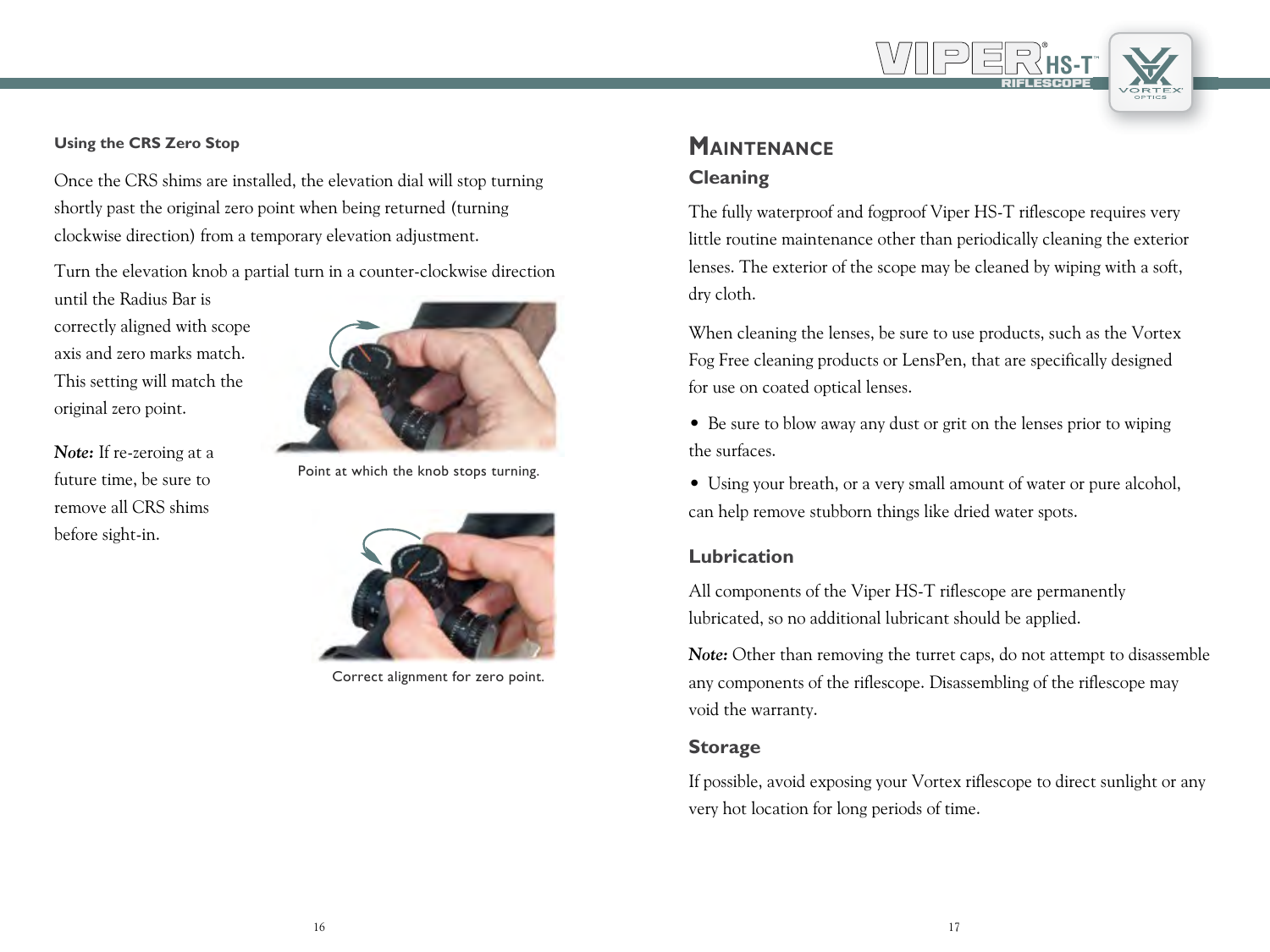

## **Troubleshooting Sighting-in Problems**

Many times, problems thought to be with the scope are actually mount problems. Be sure that correct base and rings are being used in the correct orientation, and that the base screws and rings are tight. Insufficient windage or elevation adjustment range may indicate problems with rings, base, base alignment, base mount holes drilled in the rifle's receiver, or barrel/receiver alignment.

#### **Check for Correct Base and Ring Alignment**

- Roughly center the reticle by adjusting both windage and elevation turrets to the mid point of their travel ranges.
- Attach bore sighter, or remove bolt and visually boresight rifle.
- Look through the scope. If the reticle appears way off center on the boresighter image or when compared to the visually centered target when looking through rifle's bore, there may be a problem with the bases or rings being used. Confirm that correct base and rings are being used—and in the proper orientation.

## **Tips for Solving Bullet Grouping Problems**

- Maintain a good shooting technique and use a solid rest.
- Check that all screws on rifle's action are properly tightened.
- Be sure rifle barrel and action are clean and free of excessive oil or copper fouling.
- Check that rings are correctly torqued per the manufacturer's instructions.
- Some rifles and ammunition don't work well together—try different ammunition and see if accuracy improves.

# **The VIP Warranty**

We build optics based on our commitment to your absolute satisfaction. That's why Vortex products are unconditionally guaranteed and we make this Very Important Promise to you—a Very Important Person.

Rest assured that in the event your Viper HS-T becomes damaged or

defective, Vortex Optics will repair or replace the riflescope at no charge to you. Call Vortex Optics at 800-426-0048 for prompt, professional, and friendly service.



Lifetime Warranty UNLIMITED<br>UNCONDITIONAL

Vortex Optics 2120 West Greenview Drive Middleton, WI 53562 *service@vortexoptics.com*

Visit *www.vortexoptics.com* for more information. Canadian customers may visit *www.vortexcanada.net* for customer service information.

**Note:** The VIP warranty does not cover theft, loss, or deliberate damage to the product.